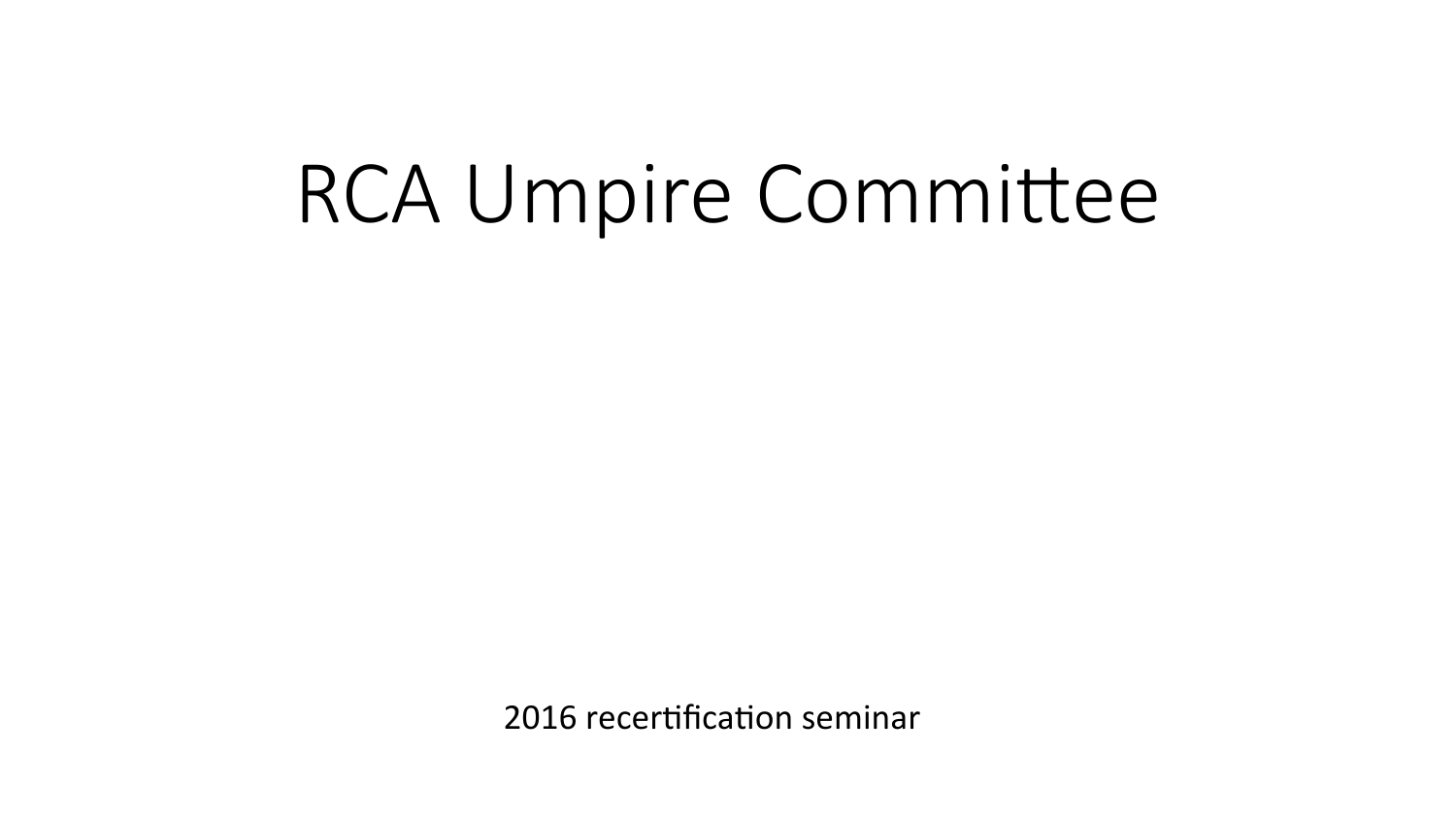## The background

- This is not directly from the RCA Umpire Committee
- Our rep typically delivers the report using insider information
- As we no longer have a BC-based rep on the UC, I have put this together without that insider information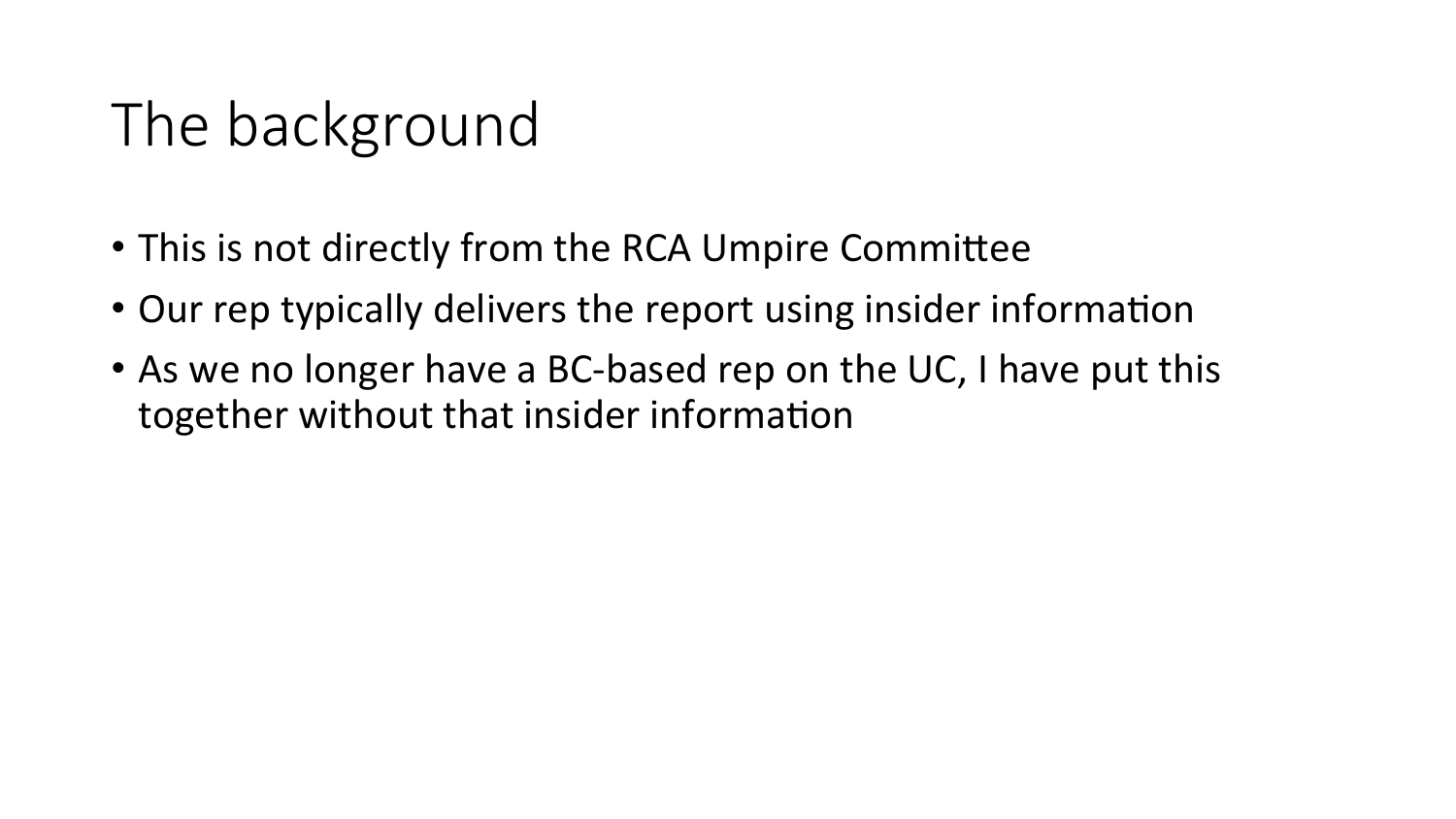## 2015 goals for the RCA UC

- Improving consistency across the country and improving the implementation of safety and fairness
- Improving the public image of umpires
- Rolling out the new educational material
- Regret that the UC hadn't met their three goals, and indicated that there were a number of factors in play, many of which were out of the UC control. Money was a big factor.
- Cancellation of 2015 CMC's in Kenora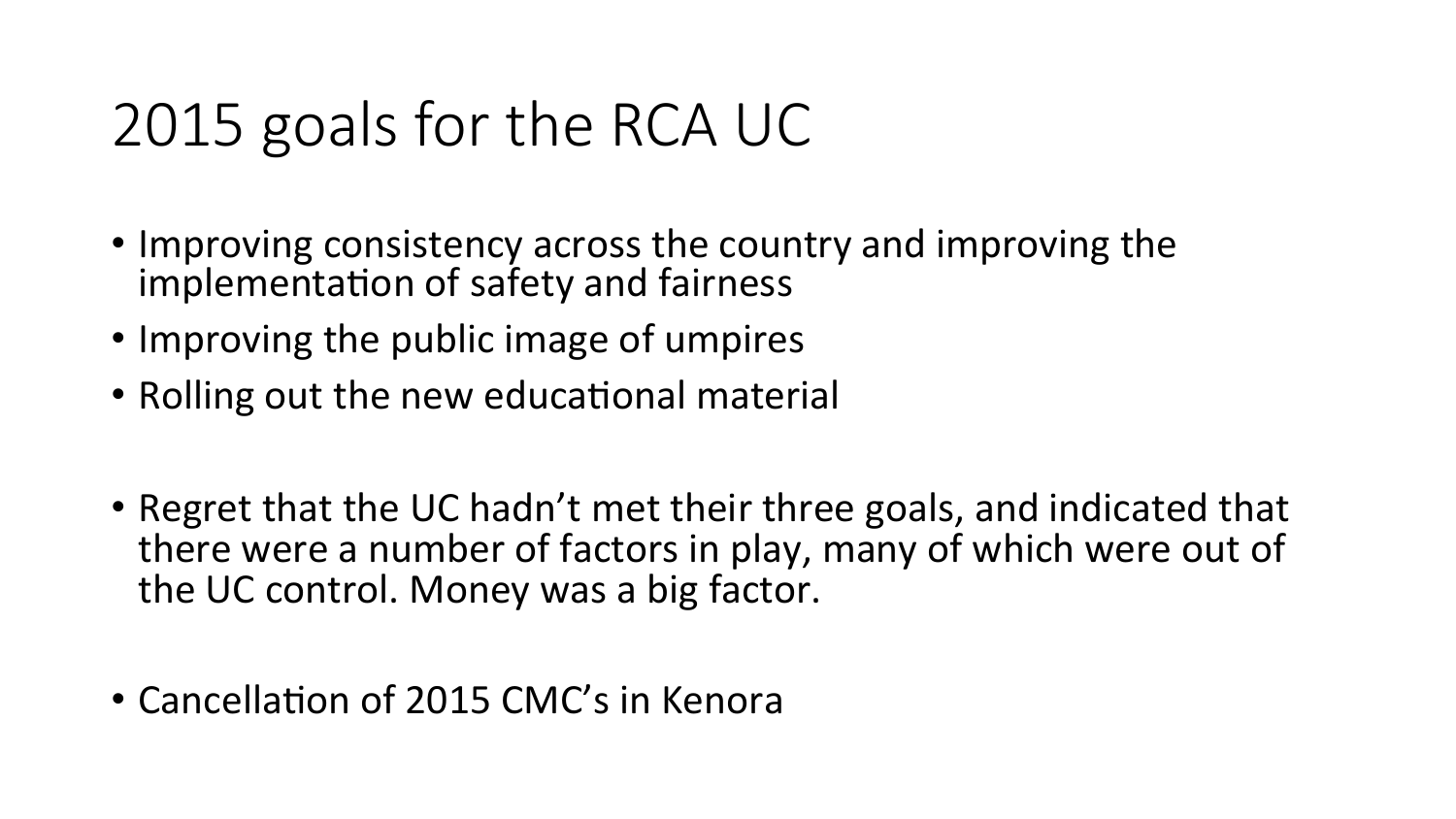#### The new education material

- Progress slower than hoped for
- Level 1 and Level 2 considered completed; ready for branding and translation
- Some technical issues with the playing of embedded video in Levels 1 and 2
- Level 3 [Chief Umpire] material was only started last weekend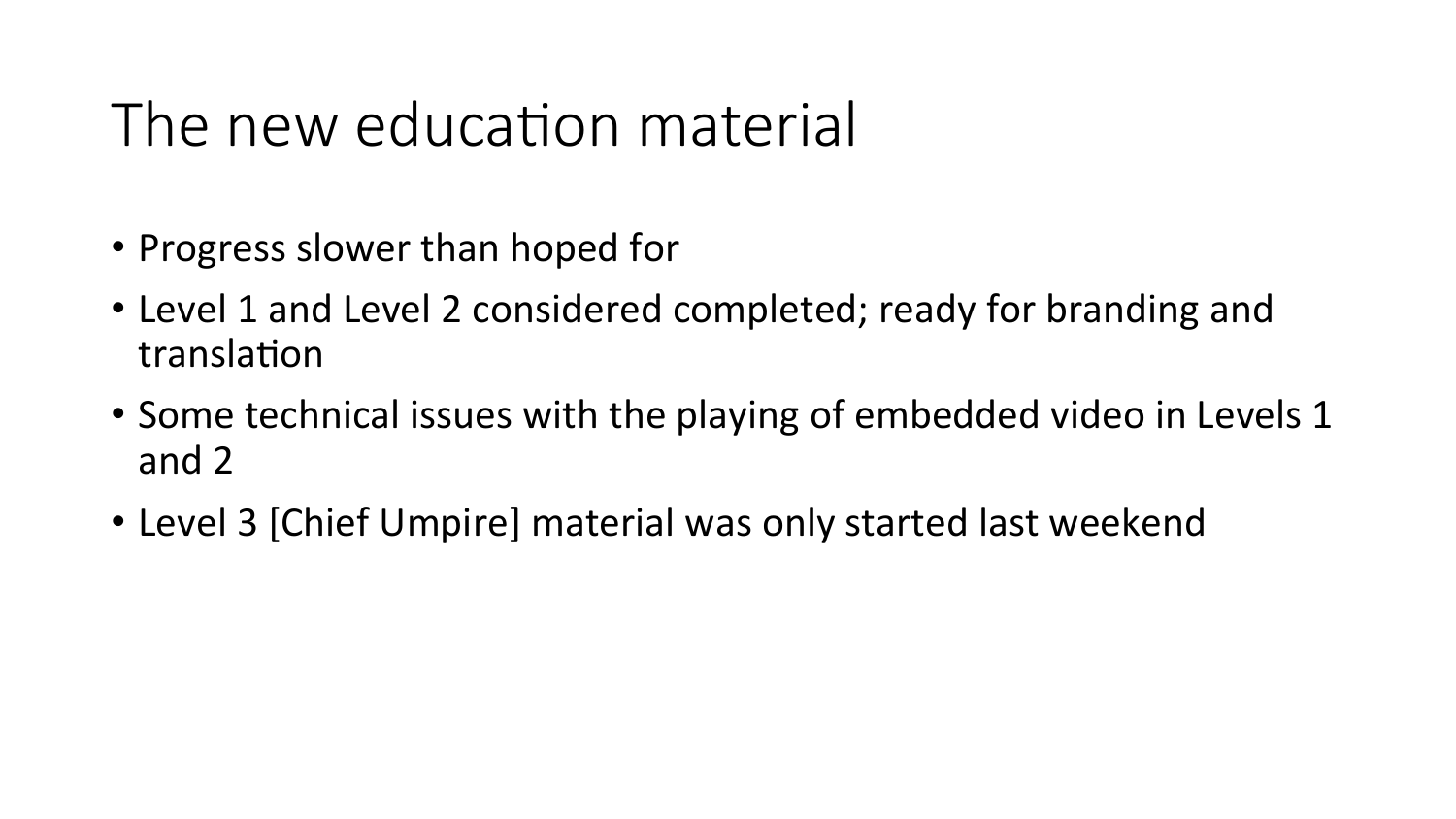#### Level 1 – Assistant Umpire

- Clinic expected to be 3 to 4 hours
- Just an introduction...
- Focuses on Control, Start and Finish in some detail
- Touches on On-water umpiring
- Not to be a decision-maker  $-$  to work under supervision
- Dress code **encouraged** to wear tan pants, blue shirt. No tie...
- Assistant decides when ready to move to Level 2, in conjunction with clinician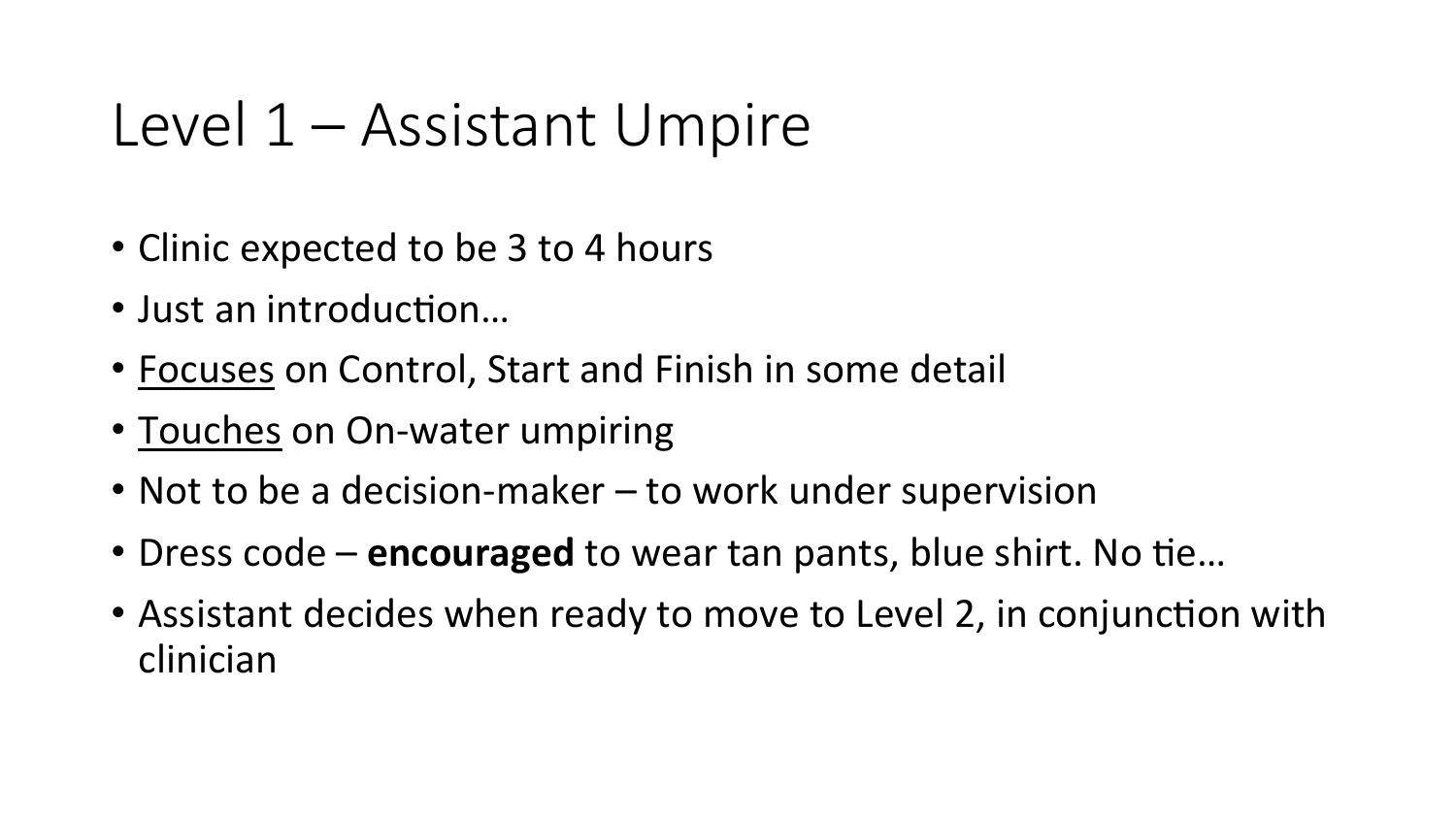#### Level 2 - Associate Umpire

- Clinic expected to be 8 to 10 hours
- The full detail is taught for all positions...
- Will be a decision-maker again, under supervision
- Dress code must wear tan pants, blue shirt. No tie...
- Associate decides when ready to challenge the exam, in conjunction with clinician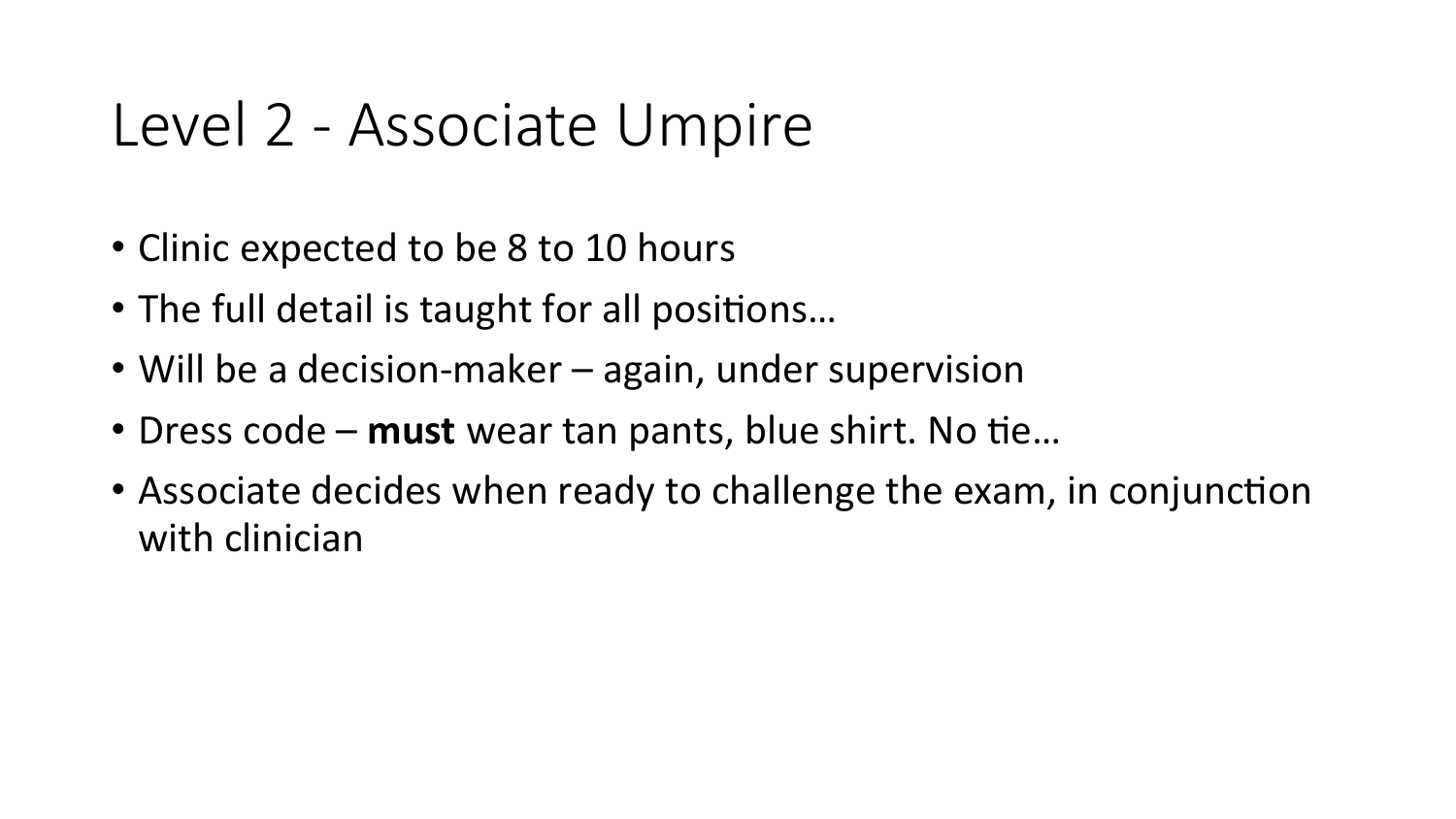#### General observations

- Seminar content to be mandated by UC
- Extensive changes to Rules of Racing will start in the post-Olympic year
- Request to move to four-year cycle for seminars and retention of licences
- 30% conversion rate currently from clinic to licenced umpires
- Minimum age of 21 for an individual to hold an umpire licence was recommended
- RCA has had 600 measuring devices manufactured for distribution across the country